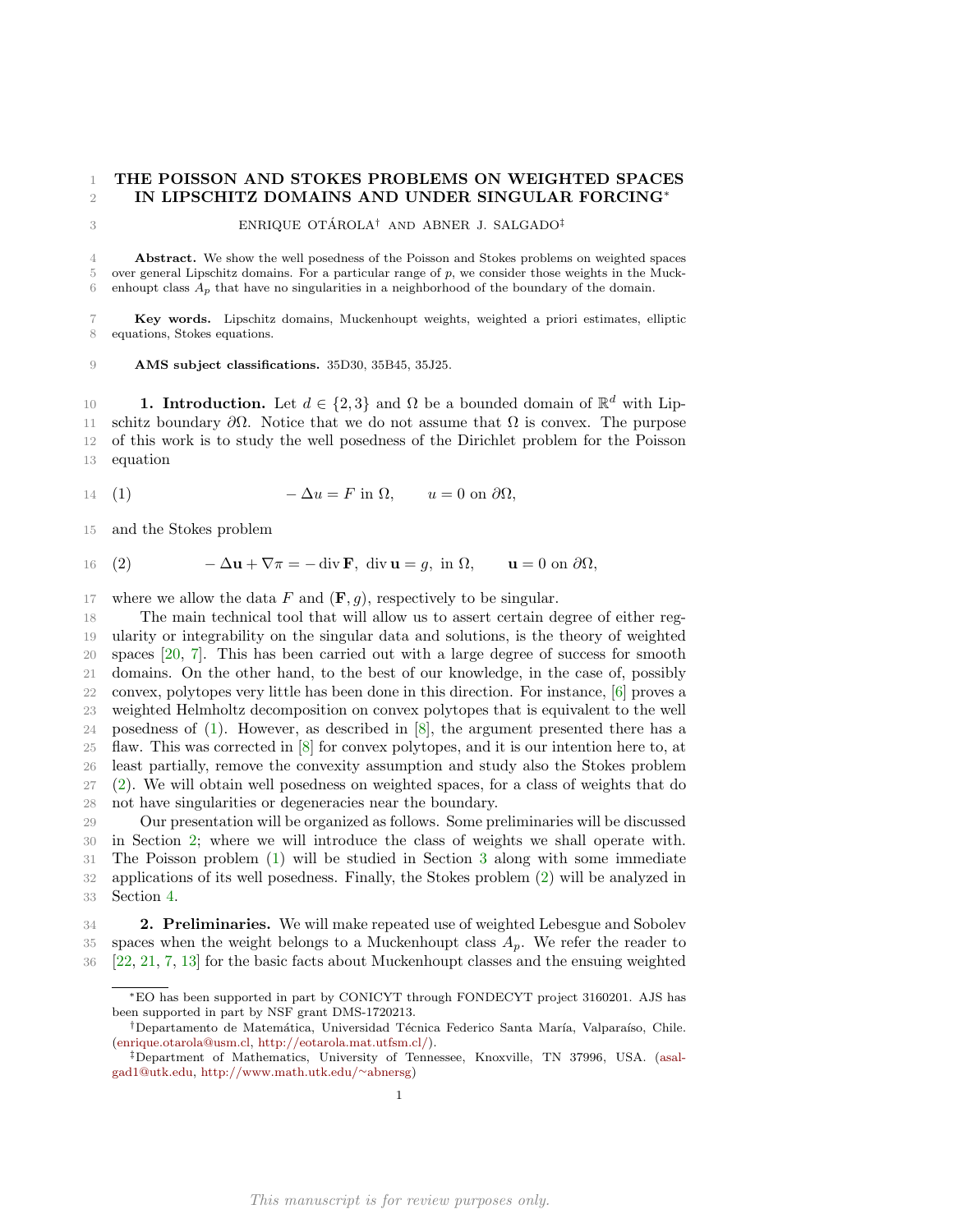37 spaces. Here we only mention that a standard example of a Muckenhoupt weight is 38 the distance to a lower dimensional object; see [\[2\]](#page-11-5). In particular, if  $z \in \Omega$  and we 39 define the weight

<span id="page-1-2"></span>
$$
\varpi_z(x) = |x - z|^{\alpha},
$$

41 then  $\varpi_z \in A_p$  provided that  $\alpha \in (-d, d(p-1)).$ 

42 It is important to notice that in the example above, since  $z \in \Omega$ , there is a 43 neighborhood of  $\partial\Omega$  where the weight  $\varpi_z$  has no degeneracies or singularities. In 44 fact, it is continuous and strictly positive. This observation allows us to define a 45 restricted class of Muckenhoupt weights for which our results will hold. The following 46 definition is motivated by [\[9,](#page-11-6) Definition 2.5].

**DEFINITION 1** (class  $A_p(\Omega)$ ). Let  $\Omega \subset \mathbb{R}^d$  be a Lipschitz domain. For  $p \in (1, \infty)$ 48 we say that  $\varpi \in A_p$  belongs to  $A_p(\Omega)$  if there is an open set  $\mathcal{G} \subset \Omega$ , and positive 49 constants  $\varepsilon > 0$  and  $\varpi_l > 0$  such that:

50 1.  $\{x \in \Omega : \text{dist}(x, \partial \Omega) < \varepsilon\} \subset \mathcal{G},$ 

51 2.  $\varpi \in C(\mathcal{G})$ , and

52 3.  $\varpi_l \leq \varpi(x)$  for all  $x \in \overline{\mathcal{G}}$ .

53 We shall follow the convention that  $\omega$  will denote a weight in the class  $A_p$ , whereas 54  $\varpi$  one in the class  $A_p(\Omega)$ .

We shall also make use of the fact that if  $p \in (1,\infty)$ ,  $p' = p/(p-1)$  is its conjugate 56 exponent, and  $\omega \in A_p$ , then  $\omega' := \omega^{-p'/p} \in A_{p'}$  with  $[\omega']_{A_{p'}} = [\omega]_{A_p}$ , where we set

$$
[{\omega}]_{A_p} = \sup_B \left( \oint_B {\omega} \right) \left( \oint_B {\omega'} \right)^{p/p'}
$$

58 and the supremum is taken over all balls B.

59 The ideas we will use to prove our well posedness results will, mainly, follow those 60 used to prove [\[9,](#page-11-6) Theorem 5.2]. Essentially, owing to the fact that  $\varpi \in A_p(\Omega)$  is a 61 regular function on a layer near the boundary of  $\Omega$ , we will use well posedness on 62 weighted spaces for smooth domains in the interior and an unweighted result near 63 the boundary and then patch these together. To be able to separate these two pieces 64 we define cutoff functions  $\psi_i, \psi_\partial \in C_0^\infty(\mathbb{R}^d)$ ,  $\psi_i + \psi_\partial \equiv 1$  in  $\overline{\Omega}$  with the following 65 properties:

66 •  $\psi_i \equiv 1$  in a neighborhood of  $\Omega \setminus \mathcal{G}$ ,

 $67$  •  $ψ<sub>i</sub> ≡ 0$  in a neighborhood of  $\partial\Omega$ , and

68 • setting  $\Omega_i$  to be the interior of supp  $\psi_i$ , then  $\partial \Omega_i \in C^{1,1}$ .

69 Note that, without loss of generality, we can assume that  $\partial \mathcal{G}$  is Lipschitz. Observe 70 also that supp  $\nabla \psi_i \cup (\text{supp } \nabla \psi_\partial \cap \Omega) \subset \mathcal{G}$ .

71 Finally, the relation  $A \lesssim B$  will mean that  $A \leq cB$  for a nonessential constant c 72 that might change at each occurrence.

<span id="page-1-0"></span>**3. The Poisson problem.** Let us now study problem [\(1\)](#page-0-0). We begin by stating 74 our definition of weak solution. Namely, for  $p \in (1,\infty)$  and  $\varpi \in A_p(\Omega)$ , given  $F \in$ 75  $W^{-1,p}(\varpi, \Omega)$  we seek for  $u \in W_0^{1,p}(\varpi, \Omega)$  such that

<span id="page-1-1"></span>76 (4) 
$$
\int_{\Omega} \nabla u \nabla \varphi = \langle F, \varphi \rangle, \quad \forall \varphi \in C_0^{\infty}(\Omega).
$$

77 Where by  $\langle \cdot, \cdot \rangle$  we denoted the duality pairing between  $W^{-1,p}(\varpi, \Omega)$  and  $W_0^{1,p'}(\varpi', \Omega)$ .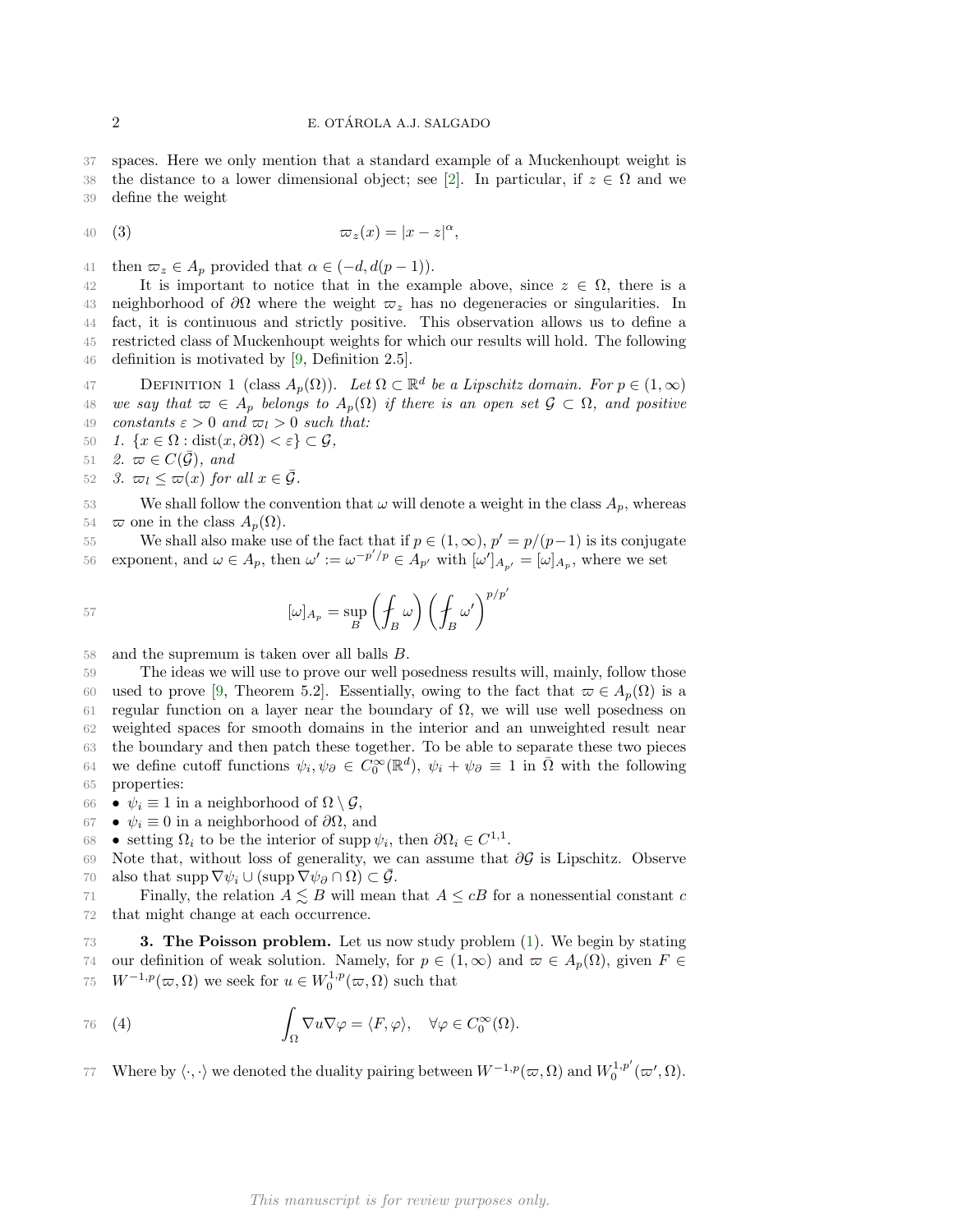<span id="page-2-0"></span>THEOREM 2 (well posedness for  $C^1$  domains). Let  $\Omega \subset \mathbb{R}^d$  be a bounded  $C^1$ 81 82 domain,  $p \in (1,\infty)$  and  $\omega \in A_p$ . Then, for every  $F \in W^{-1,p}(\omega,\Omega)$  there is a unique 83  $u \in W_0^{1,p}(\omega,\Omega)$  that is a weak solution to [\(4\)](#page-1-1) and, moreover, it satisfies

<span id="page-2-1"></span>84 (5) 
$$
\|\nabla u\|_{\mathbf{L}^p(\omega,\Omega)} \lesssim \|F\|_{W^{-1,p}(\omega,\Omega)},
$$

85 where the hidden constant depends on  $\Omega$ ,  $[\omega]_{A_p}$ , and p, but it is independent of F.

86 Remark 3 (Theorem [2\)](#page-2-0). Theorem [2](#page-2-0) deserves the following comments:

- 87 **•** The definition of solution of [\(4\)](#page-1-1) used in [\[4\]](#page-11-7) assumes only that  $u \in W_0^{1,1}(\Omega)$ ; see the 88 statement of Theorem 2.5 in this reference. Under this assumption, the estimate 89 [\(5\)](#page-2-1) of Theorem [2](#page-2-0) (which is (2-13) of [\[4\]](#page-11-7)) implies, using Conclusion i) of Corollary 1 90 of [\[10\]](#page-11-8), that  $u \in W_0^{1,p}(\varpi,\Omega)$  so that our solutions coincide.
- 91 [\[4,](#page-11-7) Theorem 2.5] assumes that [\(1\)](#page-0-0) has a source term of the form  $F = \text{div } \mathbf{f}$  with 92 **f**  $\in$   $\mathbf{L}^p(\varpi,\Omega)$ . However, as we will do below in Corollary [9,](#page-5-0) from such a result 93 inf–sup conditions, and consequently well posedness, can be derived.

94 The second result deals with the well posedness of [\(4\)](#page-1-1) on Lipschitz domains. This 95 result can be found in  $[15,$  Theorem 2 and  $[16,$  Theorem 0.5.

<span id="page-2-4"></span>96 THEOREM 4 (well posedness for Lipschitz domains). Let  $\Omega \subset \mathbb{R}^d$  be a bounded 97 Lipschitz domain. There exists

<span id="page-2-2"></span>98 (6) 
$$
p_1 > \begin{cases} 3 & d = 3, \\ 4 & d = 2, \end{cases}
$$

99 depending solely on the Lipschitz constant of  $\partial\Omega$  such that, if  $p_0 = p'_1$ , and  $p \in (p_0, p_1)$ ,

100 then for every  $F \in W^{-1,p}(\Omega)$  there is a unique  $u \in W_0^{1,p}(\Omega)$  that is a weak solution  $101$  to  $(4)$  and, moreover, it satisfies

$$
\|\nabla u\|_{\mathbf{L}^p(\Omega)} \lesssim \|F\|_{W^{-1,p}(\Omega)},
$$

103 where the hidden constant depends on  $\Omega$ , and p, but it is independent of F.

104 We are now in position to state the well posedness of [\(4\)](#page-1-1).

<span id="page-2-3"></span> Theorem 5 (well posedness on weighted spaces for Lipschitz domains). Let  $\Omega \subset \mathbb{R}^d$  be a bounded Lipschitz domain. There is  $p_1$  satisfying  $(6)$ , such that, if  $p_0 = p'_1$ ,  $p \in (p_0, p_1)$ , and  $\varpi \in A_p(\Omega)$ . Then, for every  $F \in W^{-1,p}(\varpi, \Omega)$  there is a unique  $u \in W_0^{1,p}(\varpi,\Omega)$  that is a weak solution to [\(4\)](#page-1-1) and, moreover, it satisfies

<span id="page-2-5"></span>109 (7) 
$$
\|\nabla u\|_{\mathbf{L}^p(\varpi,\Omega)} \lesssim \|F\|_{W^{-1,p}(\varpi,\Omega)},
$$

110 where the hidden constant depends on  $\Omega$ ,  $[\varpi]_{A_p}$ , and p, but it is independent of F.

111 Before proving this result, we first establish a preliminary a priori estimate.

<span id="page-2-6"></span>112 LEMMA 6 (Gårding–like inequality). Let  $\Omega$ , p and  $\varpi$  be as in Theorem [5.](#page-2-3) If 113  $u \in W_0^{1,p}(\varpi,\Omega)$  is a weak solution of [\(4\)](#page-1-1), then it satisfies

$$
||\nabla u||_{\mathbf{L}^p(\varpi,\Omega)} \lesssim ||F||_{W^{-1,p}(\varpi,\Omega)} + ||u||_{L^p(\mathcal{G})},
$$

115 where the hidden constant depends on  $\mathcal{G}$ , p and  $[\varpi]_{A_p}$ , but it is independent of F.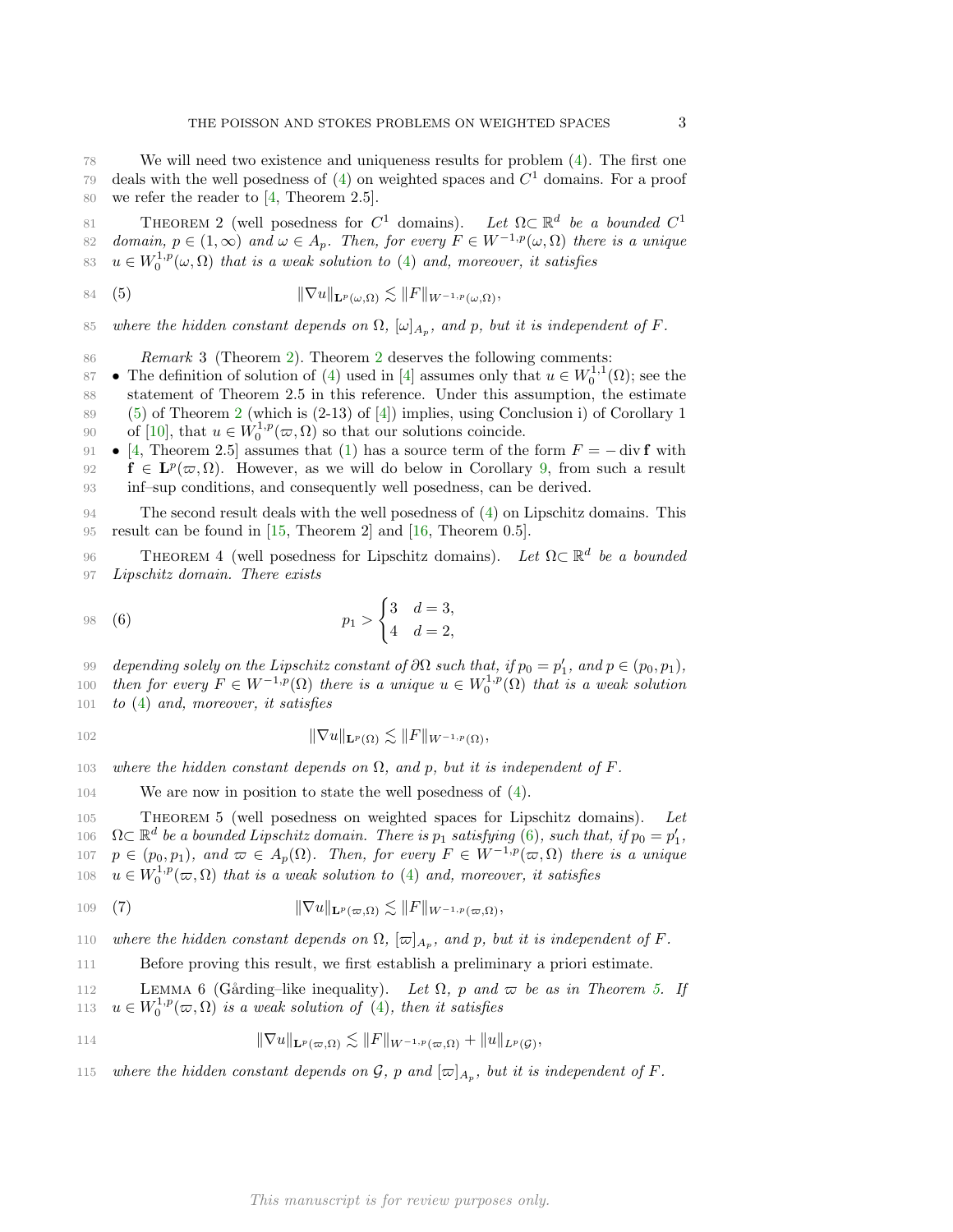116 Proof. Let  $u_i = u\psi_i \in W_0^{1,p}(\varpi, \Omega_i)$  and  $\varphi \in C_0^{\infty}(\Omega_i)$  then

<span id="page-3-2"></span>
$$
\int_{\Omega_i} \nabla u_i \nabla \varphi = \int_{\Omega_i} \nabla u \nabla (\psi_i \varphi) - \int_{\Omega_i} \varphi \nabla u \nabla \psi_i + \int_{\Omega_i} u \nabla \psi_i \nabla \varphi
$$
\n
$$
= \int_{\Omega_i} \nabla u \nabla (\psi_i \varphi) + \int_{\mathcal{G}} u \operatorname{div} (\varphi \nabla \psi_i) + \int_{\mathcal{G}} u \nabla \psi_i \nabla \varphi,
$$

118 where we used that supp  $\nabla \psi_i \subset \overline{\mathcal{G}}$ . This identity shows that  $u_i$  is a weak solution to

119 [\(4\)](#page-1-1) over  $\Omega_i \in C^{1,1}$  with right hand side  $F_i$  defined by

120 
$$
\langle F_i, \varphi \rangle := \langle F, \psi_i \varphi \rangle + \int_{\mathcal{G}} u \operatorname{div} (\varphi \nabla \psi_i) + \int_{\mathcal{G}} u \nabla \psi_i \nabla \varphi.
$$

121 Consequently, invoking the estimate of Theorem [2](#page-2-0) we can obtain that

122 
$$
\|\nabla u_i\|_{\mathbf{L}^p(\varpi,\Omega_i)} \lesssim \|F_i\|_{W^{-1,p}(\varpi,\Omega_i)}.
$$

123 Now, using the fact that  $\varpi$ , when restricted to G is uniformly positive and bounded

124 we can estimate

125 
$$
||F_i||_{W^{-1,p}(\varpi,\Omega_i)} \lesssim ||F||_{W^{-1,p}(\varpi,\Omega)} + \sup_{0 \neq \varphi \in W_0^{1,p'}(\varpi',\Omega_i)} \frac{\int_{\mathcal{G}} |u||\nabla \varphi|}{\|\nabla \varphi\|_{\mathbf{L}^{p'}(\varpi',\Omega_i)}}
$$

$$
126\,
$$

$$
+\sup_{0\neq\varphi\in W_0^{1,p'}(\varpi',\Omega_i)}\frac{\int_{\mathcal{G}}|u||\varphi|}{\|\nabla\varphi\|_{\mathbf{L}^{p'}(\varpi',\Omega_i)}}
$$

$$
\lesssim \|F\|_{W^{-1,p}(\varpi,\Omega)} + \|u\|_{L^p(\mathcal{G})}.
$$

129 Combining the previous two bounds allows us to conclude

<span id="page-3-0"></span>130 (9) 
$$
\|\nabla u_i\|_{\mathbf{L}^p(\varpi,\Omega_i)} \lesssim \|F\|_{W^{-1,p}(\varpi,\Omega)} + \|u\|_{L^p(\mathcal{G})}.
$$

131 Define now  $u_{\partial} = u\psi_{\partial} \in W_0^{1,p}(\mathcal{G})$ . Similar computations, but using now Theorem [4](#page-2-4) 132 for the Lipschitz domain  $G$  allow us to conclude

$$
\|\nabla u_{\partial}\|_{\mathbf{L}^p(\mathcal{G})} \lesssim \|F\|_{W^{-1,p}(\varpi,\Omega)} + \|u\|_{L^p(\mathcal{G})}
$$

134 so that, using the uniform boundedness and positivity of  $\varpi$  over  $\mathcal G$  we conclude

<span id="page-3-1"></span>135 (10) 
$$
\|\nabla u_{\partial}\|_{\mathbf{L}^p(\varpi,\mathcal{G})} \lesssim \|F\|_{W^{-1,p}(\varpi,\Omega)} + \|u\|_{L^p(\mathcal{G})}.
$$

136 Since  $u = u_i + u_\partial$ , an application of the triangle inequality, and estimates [\(9\)](#page-3-0) and 137 [\(10\)](#page-3-1) yield the desired bound.  $\Box$ 

138 We are now in position to begin proving Theorem [5](#page-2-3) with the uniqueness result.

<span id="page-3-3"></span>139 LEMMA 7 (uniqueness). Let  $\Omega \subset \mathbb{R}^d$  be a bounded Lipschitz domain. There is 140 p<sub>1</sub> satisfying [\(6\)](#page-2-2) such that, whenever  $p \in [2, p_1)$ , and  $\varpi \in A_p(\Omega)$  we have that if 141  $u \in W_0^{1,p}(\varpi, \Omega)$  solves [\(4\)](#page-1-1) with  $F = 0$ , then  $u = 0$ .

142 Proof. We begin by observing that the assumptions imply that u is a solution of 143  $-\Delta u = 0$  in  $\mathcal{D}'(\Omega_i)$ . Thus, we obtain that  $u \in W^{2,r}(\Omega_i)$  for every  $r \in (1,\infty)$ , [\[12,](#page-11-11) 144 Theorem 9.15]; notice that  $\partial\Omega_i \in C^{1,1}$ . Further, similar computations to the ones 145 that led to [\(8\)](#page-3-2) reveal that, for all  $\varphi \in C_0^{\infty}(\Omega_i)$ , we have

146 
$$
\left| \int_{\Omega_i} \nabla u_i \nabla \varphi \right| \lesssim \|\nabla \varphi\|_{\mathbf{L}^{r'}(\Omega_i)}
$$

This manuscript is for review purposes only.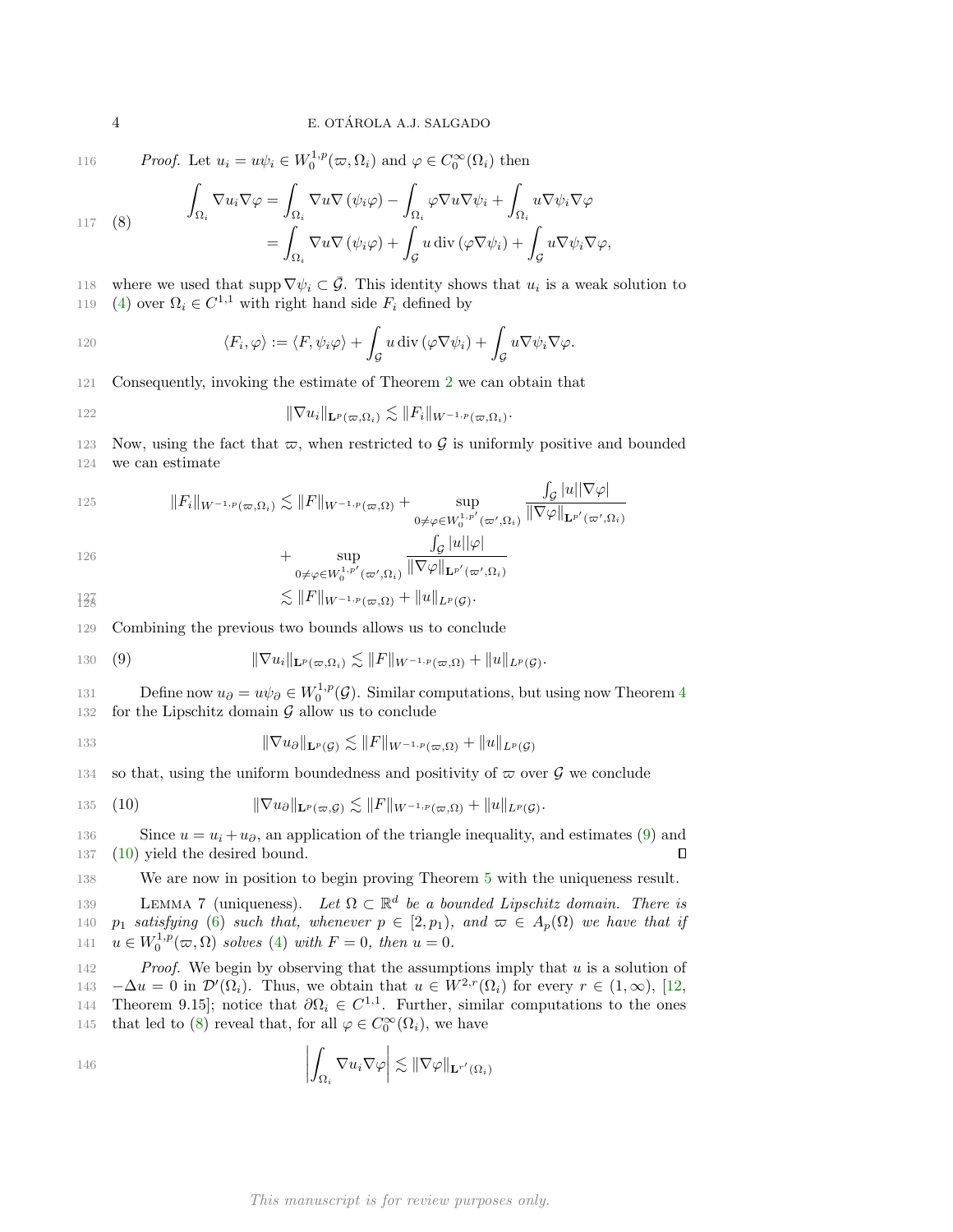147 where the hidden constant depends on r and u. This shows that  $\varphi \mapsto \int_{\Omega_i} \nabla u_i \nabla \varphi$ 148 defines an element of  $W^{-1,r}(\Omega_i)$  so that, by Theorem [4,](#page-2-4) we obtain that  $u_i \in W_0^{1,2}(\Omega_i)$ . 149 Since we are assuming that  $\varpi \in A_p(\Omega)$ , and,  $p \geq 2$ , we also have that  $u_{\partial} \in$ 150  $W_0^{1,p}(\varpi, \mathcal{G}) = W_0^{1,p}(\mathcal{G}) \hookrightarrow W_0^{1,2}(\mathcal{G})$  so that, to conclude

151 
$$
u = u_i + u_\partial \in W_0^{1,2}(\Omega)
$$
.

152 This allows us to set  $\varphi = u$  in the condition to obtain that  $\nabla u = 0$  almost everywhere 153 and, thus,  $u = 0$ .  $\Box$ 

154 Remark 8 (alternative proof). Uniqueness can also be obtained as follows. Since 155  $u \in W_0^{1,p}(\varpi,\Omega) \subset W_0^{1,1}(\Omega)$  then we have, in particular, that  $u \in L^1(\Omega)$  and that

156 
$$
\int_{\Omega} u \Delta \varphi = 0 \quad \forall \varphi \in C_0^{\infty}(\Omega).
$$

157 Now, from this we infer that u is a.e. equal to a  $C^2(\Omega)$  and harmonic function. To 158 see this, we note that, if  $\rho_{\epsilon}$  is a radial mollifier, then for  $\epsilon$  sufficiently small we have 159 that  $\varphi \star \rho_{\epsilon} \in C_0^{\infty}(\Omega)$  and, thus,

160 
$$
\int (u \star \rho_{\epsilon}) \Delta \varphi = \int u \Delta (\varphi \star \rho_{\epsilon}) = 0.
$$

161 Since  $u \star \rho_{\epsilon} \in C(\Omega)$ , we can then invoke [\[14,](#page-11-12) Theorem 1.16] to conclude that  $u \star \rho_{\epsilon}$  is

162 harmonic in Ω. This, by [\[14,](#page-11-12) Theorem 1.6] implies that  $u \star \rho_\epsilon$  satisfies the mean value 163 property

164 
$$
u \star \rho_{\epsilon}(x) = \int_{B_r(x)} u \star \rho_{\epsilon} = \int_{B_R(x)} u \star \rho_{\epsilon} \quad \forall x \in \Omega, \quad B_r(x), B_R(x) \subset \Omega.
$$

165 Define, for all  $x \in \Omega$  and any r such that  $B_r(x) \subset \Omega$ 

$$
\bar{u}(x) = \int_{B_r(x)} u.
$$

166

167 Notice that  $\bar{u}$  is continuous,  $u \star \rho_{\epsilon} \to \bar{u}$  for every  $x \in \Omega$  and in  $L^1_{loc}(\Omega)$ , and  $u = \bar{u}$ 168 almost everywhere. Since  $\bar{u}$  satisfies the mean value property, then [\[14,](#page-11-12) Theorem 1.8]

169 yields that  $\bar{u} \in C^2(\Omega)$  and is harmonic. As a consequence  $u_i = u\psi_i \in W_0^{1,2}(\Omega)$ .

170 We thank the anonymous reviewer for suggesting this alternative proof.

171 Having shown uniqueness we can finally prove Theorem [5.](#page-2-3)

172 Proof of Theorem [5.](#page-2-3) Consider first  $p \in [2, p_1)$  and assume that [\(7\)](#page-2-5) is false. If that 173 is the case, then it is possible to find sequences  $(u_k, F_k) \in W_0^{1,p}(\varpi, \Omega) \times W^{-1,p}(\varpi, \Omega)$ 174 such that they satisfy [\(4\)](#page-1-1) with  $\|\nabla u_k\|_{\mathbf{L}^p(\varpi,\Omega)} = 1$ , but  $F_k \to 0$  in  $W^{-1,p}(\varpi,\Omega)$ , as 175  $k \to \infty$ . By passing to a, not relabeled, subsequence we can assume that  $u_k \rightharpoonup u \in$ 176  $W_0^{1,p}(\varpi,\Omega)$  and that this limit satisfies [\(4\)](#page-1-1) for  $F=0$ , so that, by Lemma [7,](#page-3-3) we have 177 that  $u = 0$ . On the other hand, the compact embedding of  $W_0^{1,p}(\varpi,\Omega)$  into  $L^p(\varpi,\Omega)$ 178 shows that  $u_k \to 0$  in  $L^p(\varpi, \Omega)$ , so that  $||u||_{L^p(\mathcal{G})} = 0$ . Consequently, using Lemma [6,](#page-2-6) 179 we have that

180 
$$
1 = \|\nabla u_k\|_{\mathbf{L}^p(\varpi,\Omega)} \lesssim \|F_k\|_{W^{-1,p}(\varpi,\Omega)} + \|u_k\|_{L^p(\mathcal{G})} \to 0, \quad k \uparrow \infty,
$$

181 which is a contradiction.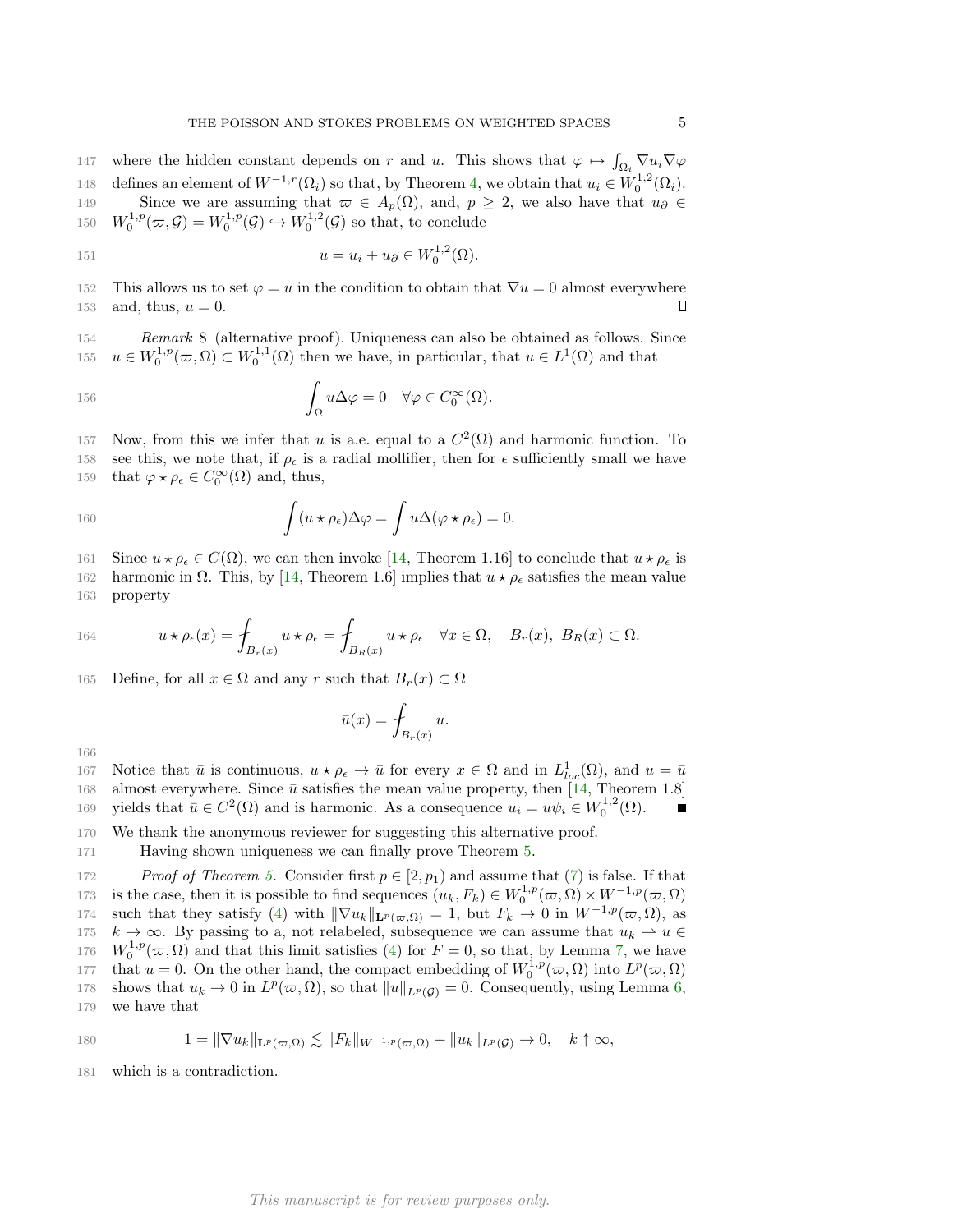182 With the a priori estimate [\(7\)](#page-2-5) at hand we can now show existence of a solution 183  $u \in W_0^{1,p}(\varpi,\Omega)$ , in the case  $p \in [2,p_1)$ , by an approximation argument. Indeed, 184 given  $F \in W^{-1,p}(\varpi, \Omega)$  we construct a sequence  $F_k \in C^{\infty}(\Omega)$  such that  $F_k \to F$  in 185  $W^{-1,p}(\varpi,\Omega)$ . Theorem [4](#page-2-4) then guarantees the existence of a unique  $u_k \in W_0^{1,p}(\Omega)$ 186 that solves [\(4\)](#page-1-1) with right hand side  $F_k$ . To be able to pass to the limit with [\(7\)](#page-2-5) it is 187 then necessary to show that  $u_k \in W_0^{1,p}(\varpi,\Omega)$ :

 $188$  • Since  $\varpi \in A_p(\Omega)$ , then  $u_k \in W^{1,p}(\varpi, \mathcal{G})$ .

189 • Since  $\varpi \in A_p$ , we invoke the *reverse Hölder inequality* [\[7,](#page-11-1) Theorem 5.4], and 190 conclude the existence of  $\gamma > 0$  such that  $\varpi^{1+\gamma} \in L^1(\Omega_i)$ . Now, given that 191  $F_k \in C^{\infty}(\Omega)$ , we can invoke [\[12,](#page-11-11) Theorem 8.10] to obtain that  $u_k \in W^{r,2}(\Omega_i)$ 192 with  $r$  so large that, by Sobolev embedding, the right hand side of the inequality

193 
$$
\int_{\Omega_i} \varpi |\nabla u_k|^p \leq \left(\int_{\Omega_i} \varpi^{1+\gamma}\right)^{1/(1+\gamma)} \left(\int_{\Omega_i} |\nabla u_k|^{p(1+\gamma)/\gamma}\right)^{\gamma/(1+\gamma)}
$$

194 is finite.

195 This shows that  $u_k \in W_0^{1,p}(\varpi, \Omega)$  and, thus, existence of a solution.

196 Having proved the result for  $p \in [2, p_1)$ , the assertion for  $p \in (p_0, 2)$  follows by П 197 duality.

198 3.1. Application. Well posedness with Dirac sources. Let us discuss some 199 applications of our main result. An immediate corollary is the following.

COROLLARY 9 (inf–sup condition). Let  $\Omega \subset \mathbb{R}^d$  be a bounded Lipschitz domain. 201 There is  $p_1$ , depending solely on the Lipschitz constant of  $\partial\Omega$ , that satisfies [\(6\)](#page-2-2), and 202 such that, if  $p_0 = p'_1, p \in (p_0, p_1),$  and  $\varpi \in A_p(\Omega)$ , we thus have, for every  $v \in$ 203  $W_0^{1,p}(\varpi,\Omega)$ , that

204 
$$
\|\nabla v\|_{\mathbf{L}^p(\varpi,\Omega)} \lesssim \sup_{0 \neq w \in W_0^{1,p'}(\varpi',\Omega)} \frac{\int_{\Omega} \nabla v \nabla w}{\|\nabla w\|_{\mathbf{L}^{p'}(\varpi',\Omega)}}
$$

 $205$  where the hidden constant is independent of v.

206 Proof. Given  $v \in W_0^{1,p}(\varpi, \Omega)$  we observe that  $\varpi |\nabla v|^{p-2} \nabla v \in {\bf L}^{p'}(\varpi', \Omega)$  so that 207 the functional  $F_v = -\operatorname{div}(\varpi |\nabla v|^{p-2} \nabla v) \in W^{-1,p'}(\varpi',\Omega)$  with

$$
||F_v||_{W^{-1,p'}(\varpi',\Omega)} \lesssim ||\nabla v||_{\mathbf{L}^p(\varpi,\Omega)}^{p-1}.
$$

209 By Theorem [5](#page-2-3) there is a unique function  $w_v \in W_0^{1,p'}(\varpi', \Omega)$  that solves [\(4\)](#page-1-1) with right 210 hand side  $F_v$ , i.e.,

$$
211 \qquad \qquad \int_{\Omega} \nabla w_{v} \nabla \varphi = \int_{\Omega} \varpi |\nabla v|^{p-2} \nabla v \nabla \varphi \quad \forall \varphi \in W_{0}^{1,p}(\varpi, \Omega),
$$

212 with the corresponding estimate. Thus, setting  $\varphi = v$  the assertion follows.

<span id="page-5-0"></span> $\Box$ 

213 The inf–sup condition of Corollary [9](#page-5-0) allows us to then establish the well posedness 214 of the Poisson problem with Dirac sources on weighted spaces.

215 COROLLARY 10 (well posedness). Let  $\Omega \subset \mathbb{R}^d$ , with  $d \in \{2,3\}$ , be a bounded Lip-216 schitz domain and  $z \in \Omega$ . Then, for  $\alpha \in (d-2, d)$ , and  $\varpi_z$  defined as in [\(3\)](#page-1-2), there is 217 a unique  $u \in W_0^{1,2}(\varpi_z, \Omega)$  that is a weak solution of

$$
- \Delta u = \delta_z \text{ in } \Omega, \qquad u = 0 \text{ on } \partial \Omega.
$$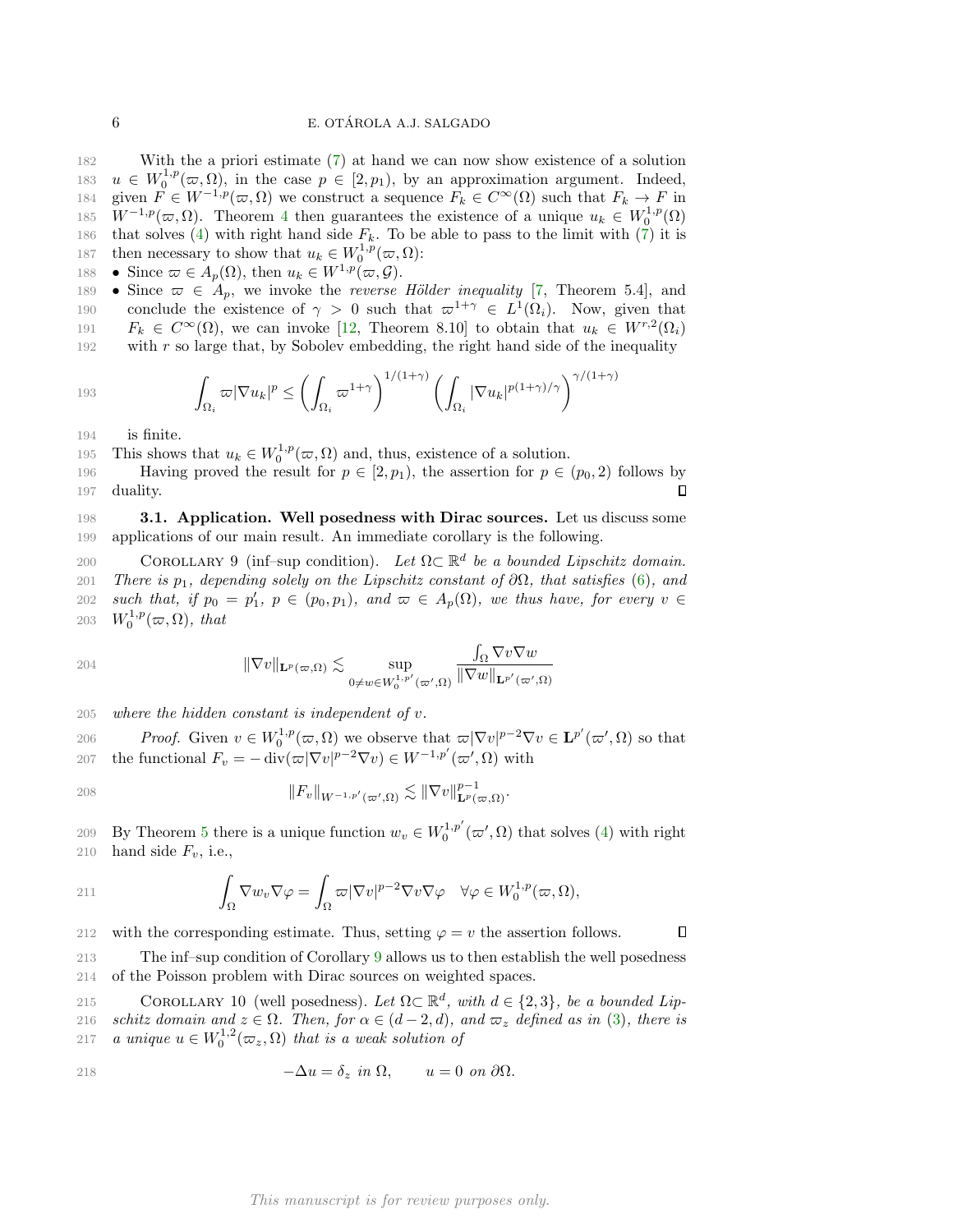219 Proof. Notice that, since  $\alpha \in (d-2, d) \subset (-d, d)$  and  $z \in \Omega$ , we have that  $\varpi_z \in \Omega$ 220  $A_2(\Omega)$ . In light of Corollary [9](#page-5-0) we only need to prove then that  $\delta_z \in W^{-1,2}(\varpi_z,\Omega)$ , 221 but this follows from [\[17,](#page-11-13) Lemma 7.1.3] when  $\alpha \in (d-2, d)$ ; see also [\[1,](#page-11-14) Theorem 2.3]. 222 This concludes the proof. П

223 3.2. A weighted Helmholtz decomposition on Lipschitz domains. As 224 the results of  $[9, 10]$  $[9, 10]$  $[9, 10]$  show, in the study of the Stokes problem  $(2)$  it is sometimes 225 necessary to have a weighted decomposition of the spaces  $\mathbf{L}^p(\varpi,\Omega)$ , where the weight 226 is adapted to the singularity of F. Here we show such a decomposition for a Lipschitz 227 domain and for a weight of class  $A_p(\Omega)$ .

228 We introduce some notation. For  $p \in (1,\infty)$  and a weight  $\varpi \in A_p(\Omega)$ , the space 229 of solenoidal functions is

230 
$$
\mathbf{L}_{\sigma,N}^p(\varpi,\Omega) = \{ \mathbf{v} \in \mathbf{L}^p(\varpi,\Omega) : \text{div}\,\mathbf{v} = 0 \}.
$$

231 The space of gradients is

232 
$$
\mathbf{G}_D^p(\varpi,\Omega)=\left\{\nabla v:v\in W_0^{1,p}(\varpi,\Omega)\right\}.
$$

233 We wish to show the decomposition

<span id="page-6-0"></span>234 (11) 
$$
\mathbf{L}^p(\varpi,\Omega)=\mathbf{L}^p_{\sigma,N}(\varpi,\Omega)\oplus\mathbf{G}^p_D(\varpi,\Omega)
$$

235 with a continuous projection  $\mathcal{P}_{p,\varpi}: \mathbf{L}^p(\varpi,\Omega) \to \mathbf{L}^p_{\sigma,N}(\varpi,\Omega)$  such that ker  $\mathcal{P}_{p,\varpi}$ 236  $\mathbf{G}_D^p(\varpi,\Omega)$ .

<span id="page-6-2"></span>237 COROLLARY 11 (weighted Helmholtz decomposition I). Let  $\Omega$ ,  $p_1$ , p and  $\varpi$  be 238 as in Theorem [5.](#page-2-3) Then, the decomposition [\(11\)](#page-6-0) holds.

239 Proof. Let  $f \in L^p(\varpi, \Omega)$ . By Theorem [5](#page-2-3) there is a unique  $u \in W_0^{1,p}(\varpi, \Omega)$  that 240 solves [\(4\)](#page-1-1) with  $F = \text{div } \mathbf{f}$ . Setting  $\mathbf{f} = (\mathbf{f} - \nabla u) + \nabla u$  gives, by uniqueness and the 241 estimate on  $\nabla u$ , the desired decomposition.  $\Box$ 

242 3.3. Variable coefficients. We conclude the discussion on the Dirichlet prob- lem [\(1\)](#page-0-0) by showing how, from Theorem [5,](#page-2-3) we can assert the well posedness of a problem with variable coefficients, thus obtaining a weighted version of Meyers' result [\[18\]](#page-11-15). Namely, let  $A \in \mathbf{L}^{\infty}(\Omega)$  be a matrix-valued coefficient such that:

246 • For almost every  $x \in \Omega$ ,  $\mathcal{A}(x)$  is symmetric,

247 • There are constants  $\lambda, \Lambda \in \mathbb{R}$  with  $0 < \lambda \leq \Lambda$  such that, for almost every  $x \in \Omega$ ,

$$
\lambda |\xi|^2 \leq \xi^{\intercal} \mathcal{A}(x)\xi \leq \Lambda |\xi|^2 \quad \forall \xi \in \mathbb{R}^d,
$$

249 where  $|\cdot|$  denotes the Euclidean norm in  $\mathbb{R}^d$ .

250 Let  $\Omega \subset \mathbb{R}^d$  be a bounded Lipschitz domain,  $p \in (1,\infty)$ , and  $\varpi \in A_p(\Omega)$ . Given 251  $F \in W^{-1,p}(\varpi, \Omega)$ , the purpose of this section is to study the well posedness of the 252 following problem: find  $v \in W_0^{1,p}(\Omega)$  such that

<span id="page-6-1"></span>253 (12) 
$$
\int_{\Omega} \nabla \varphi^{\mathsf{T}} A \nabla v = \langle F, \varphi \rangle \quad \forall \varphi \in C_0^{\infty}(\Omega).
$$

254 As it is well known, even in the unweighted case, problem [\(12\)](#page-6-1) is not generally 255 well posed for  $p \neq 2$ . This heavily depends on the behavior of A; see [\[18\]](#page-11-15). More 256 specifically it depends on the quantity

$$
257 \quad (13) \qquad \qquad \varrho(\mathcal{A}) = \frac{\lambda}{\Lambda}.
$$

258 The following result is inspired by [\[3,](#page-11-16) Proposition 1].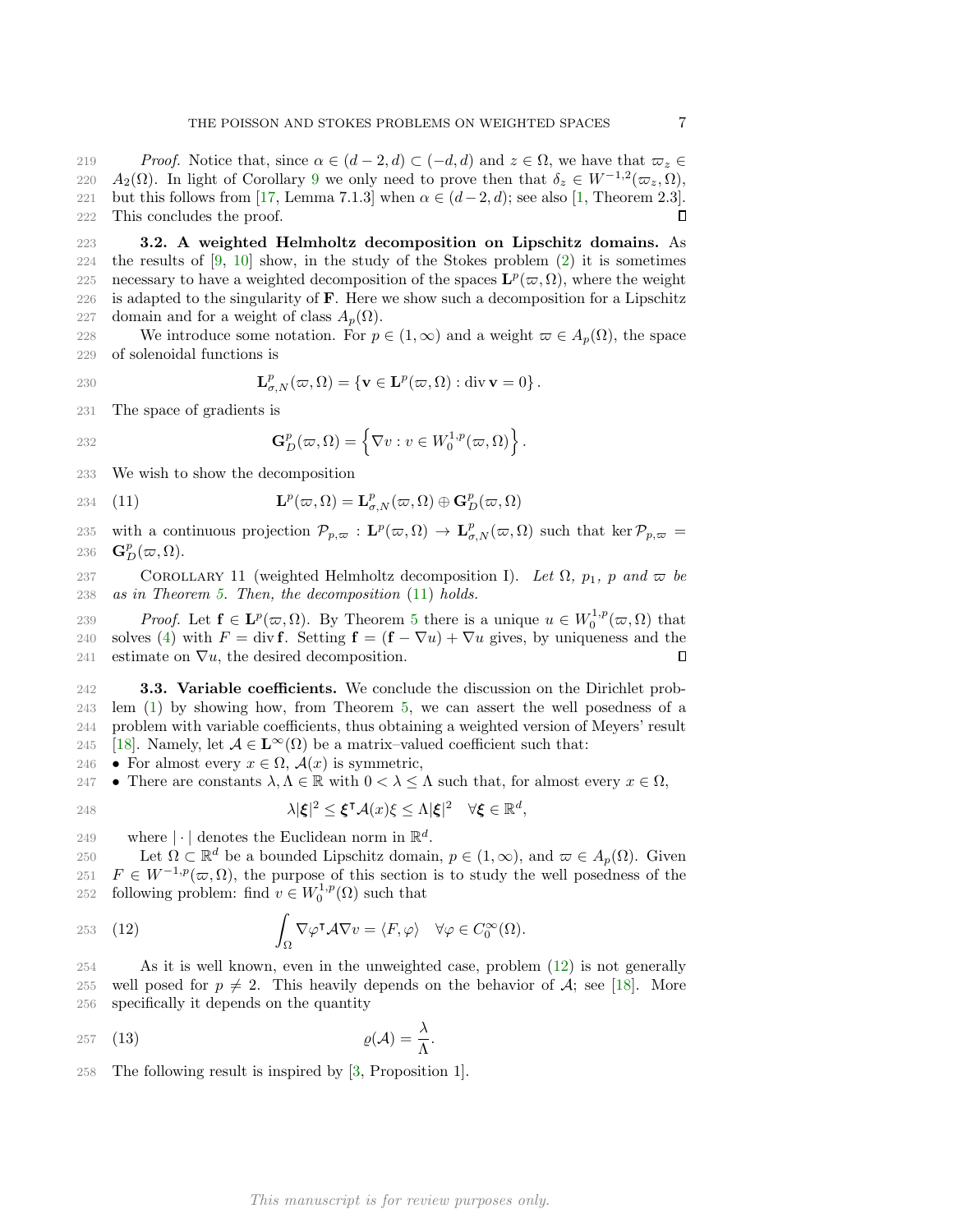<sup>259</sup> Theorem 12 (well posedness with variable coefficients for Lipschitz domains).

260 Let  $\Omega \subset \mathbb{R}^d$  be a bounded Lipschitz domain, and p and  $\varpi$  be as in Theorem [5.](#page-2-3) There

261 is  $\varrho_0$  such that, if  $\varrho(\mathcal{A}) > \varrho_0$ , the problem [\(12\)](#page-6-1) is well posed and it has the estimate

262 
$$
\|\nabla v\|_{\mathbf{L}^p(\varpi,\Omega)} \lesssim \|F\|_{W^{-1,p}(\varpi,\Omega)},
$$

263 where the hidden constant depends on  $\Omega$ , p,  $[\varpi]_{A_p}$  and  $\varrho(\mathcal{A})$ , but it is independent of 264 F. 264

26[5](#page-2-3) Proof. For p in the indicated range, Theorem 5 shows that the mapping  $T :=$ 266  $-\Delta: W_0^{1,p}(\varpi,\Omega) \to W^{-1,p}(\varpi,\Omega)$  is invertible. In other words, there is a constant 267  $C(\Delta, p, \varpi)$  such that

$$
||T^{-1}||_{\mathcal{L}(W^{-1,p}(\varpi,\Omega),W_0^{1,p}(\varpi,\Omega))} \leq C(\Delta,p,\varpi).
$$

269 Define  $S: W_0^{1,p}(\varpi, \Omega) \to W^{-1,p}(\varpi, \Omega)$  via

$$
\langle Sw, \varphi \rangle = \int_{\Omega} \frac{1}{\Lambda} \nabla \varphi^{\mathsf{T}} A \nabla w.
$$

271 Notice that

272 
$$
||Sw||_{W^{-1,p}(\varpi,\Omega)} \leq \frac{1}{\Lambda} ||\mathcal{A}\nabla w||_{\mathbf{L}^p(\varpi,\Omega)} \leq ||\nabla w||_{\mathbf{L}^p(\varpi,\Omega)},
$$

273 which implies

274 
$$
||S||_{\mathcal{L}(W_0^{1,p}(\varpi,\Omega),W^{-1,p}(\varpi,\Omega))} \leq 1.
$$

275 Let now  $Q = T - S : W_0^{1,p}(\varpi, \Omega) \to W^{-1,p}(\varpi, \Omega)$  and notice that

276 
$$
\langle Qw, \varphi \rangle = \int_{\Omega} \nabla \varphi^{\mathsf{T}} \left( \mathcal{I} - \frac{1}{\Lambda} \mathcal{A} \right) \nabla w,
$$

277 where  $\mathcal I$  is the identity matrix. This implies that

278 
$$
\|Q\|_{\mathcal{L}(W_0^{1,p}(\varpi,\Omega),W^{-1,p}(\varpi,\Omega))}=\left\|\max\left\{\lambda:\lambda\in\sigma\left(\mathcal{I}-\frac{1}{\Lambda}\mathcal{A}\right)\right\}\right\|_{\mathbf{L}^{\infty}(\Omega)}.
$$

279 But, the conditions on A imply that, for almost every  $x \in \Omega$ ,

280 
$$
\lambda \mathcal{I} \preceq \mathcal{A}(x) \preceq \Lambda \mathcal{I} \implies 0 \preceq \mathcal{I} - \frac{1}{\Lambda} \mathcal{A}(x) \preceq (1 - \varrho(\mathcal{A})) \mathcal{I},
$$

281 where  $\preceq$  means an inequality in the spectral sense. From this we conclude that

$$
\max\left\{\lambda:\lambda\in\sigma\left(\mathcal{I}-\frac{1}{\Lambda}\mathcal{A}\right)\right\}\leq 1-\varrho(\mathcal{A}).
$$

283 We have now that

284 
$$
||T^{-1}Q||_{\mathcal{L}(W_0^{1,p}(\varpi,\Omega))} \leq C(\Delta,p,\varpi)(1-\varrho(\mathcal{A})),
$$

285 and, since  $S = T - Q = T(I - T^{-1}Q)$ , we have that S is invertible, provided 286  $C(\Delta, p, \varpi)(1 - \varrho(\mathcal{A})) < 1$  which holds if

$$
\varrho(\mathcal{A}) > \varrho_0 = 1 - \frac{1}{C(\Delta, p, \varpi)}.
$$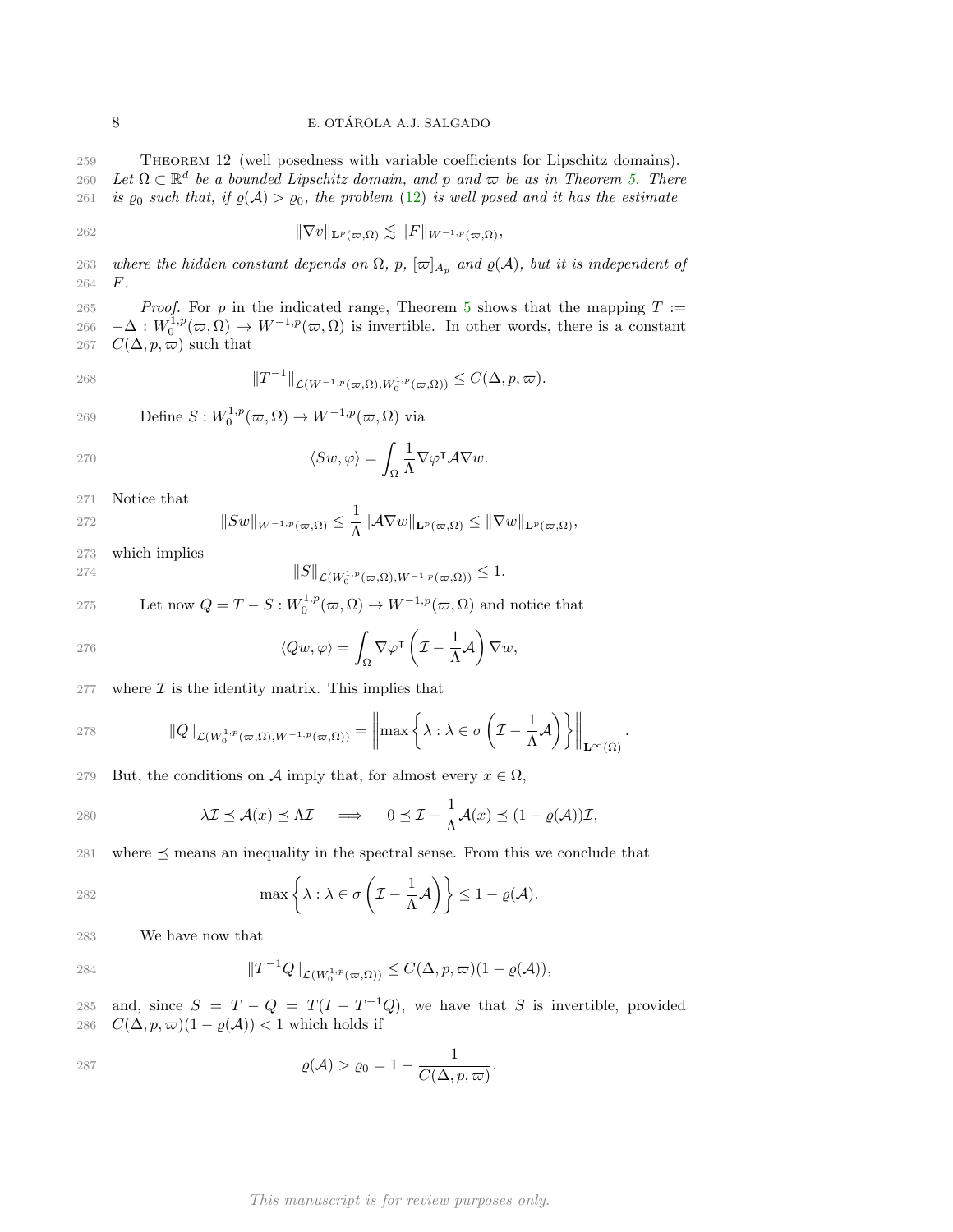288 If that is the case, then

289 
$$
\|S^{-1}\|_{\mathcal{L}(W^{-1,p}(\varpi,\Omega),W_0^{1,p}(\varpi,\Omega))} \leq \frac{C(\Delta,p,\varpi)}{1-C(\Delta,p,\varpi)(1-\varrho(\mathcal{A}))},
$$

290 which by linearity implies that [\(12\)](#page-6-1) has a unique solution with the estimate

291 
$$
\|\nabla v\|_{\mathbf{L}^p(\varpi,\Omega)} \leq \frac{1}{\Lambda} \frac{C(\Delta,p,\varpi)}{1-C(\Delta,p,\varpi)(1-\varrho(\mathcal{A}))} \|F\|_{W^{-1,p}(\varpi,\Omega)}.
$$

292 The theorem is thus proved.

293 3.4. The Neumann problem. We briefly comment that, with the same tech- niques, our result can be transferred to the case of Neumann boundary conditions. For that, all that is needed is the analogues to Theorems [2](#page-2-0) and [4](#page-2-4) to carry out our considerations.

<span id="page-8-1"></span> Theorem 13 (well posedness of the Neumann problem in Lipschitz domains). 298 Let  $\Omega \subset \mathbb{R}^d$  be a bounded Lipschitz domain. There is  $p_1$  that satisfies [\(6\)](#page-2-2), such that if  $p_0 = p'_1, p \in (p_0, p_1), \text{ and } \varpi \in A_p(\Omega)$ . then, for every  $f \in \mathbf{L}^p(\varpi, \Omega)$  there is a unique  $u \in W^{1,p}(\varpi, \Omega)/\mathbb{R}$  such that

301 
$$
\int_{\Omega} \nabla u \nabla \varphi = \int_{\Omega} f \nabla \varphi, \quad \forall \varphi \in W^{1,p'}(\varpi, \Omega)
$$

302 with the estimate

$$
\|\nabla u\|_{\mathbf{L}^p(\varpi,\Omega)} \lesssim \|\mathbf{f}\|_{\mathbf{L}^p(\varpi,\Omega)},
$$

304 where the hidden constant depends on  $\Omega$ ,  $[\varpi]_{A_p}$  and p, but it is independent of f.

 Proof. All that is needed are the analogues of Theorems [2](#page-2-0) and [4](#page-2-4) to be able to proceed as before. For that, we use [\[10,](#page-11-8) Theorem 3] and [\[15,](#page-11-9) Theorem 2], respectively. This immediately allows us to obtain a different Helmholtz decomposition, where we exchange the boundary conditions from the space of gradients into the space of

309 solenoidal fields. Indeed, if given  $\varpi \in A_p(\Omega)$ , we define

310 
$$
\mathbf{L}_{\sigma,D}^p(\varpi,\Omega) = \{ \mathbf{v} \in \mathbf{L}^p(\varpi,\Omega) : \text{div}\,\mathbf{v} = 0, \mathbf{v} \cdot \mathbf{n} = 0 \},
$$

311 where we denote by **n** the outer normal to  $\Omega$  and

312 
$$
\mathbf{G}_N^p(\varpi,\Omega) = \left\{\nabla v : v \in W^{1,p}(\varpi,\Omega)\right\},\,
$$

313 then we can assert the following.

<sup>314</sup> Corollary 14 (weighted Helmholtz decomposition II). In the setting of Theo-315 rem [13](#page-8-1) we have the following decomposition

316 (14) 
$$
\mathbf{L}^p(\varpi,\Omega)=\mathbf{L}^p_{\sigma,D}(\varpi,\Omega)\oplus\mathbf{G}^p_N(\varpi,\Omega).
$$

317 Proof. Repeat the proof of Corollary [11](#page-6-2) but using now Theorem [13.](#page-8-1)

<span id="page-8-0"></span> 4. The Stokes problem. With techniques similar to the ones used to prove Theorem [5](#page-2-3) we can prove the well posedness of the Stokes problem [\(2\)](#page-0-1) with singular 320 data **F** and g. We begin by remarking that, owing to the boundary conditions on  $\mathbf{u}$ , we must necessarily have

$$
\int_{\Omega} g = 0.
$$

 $\Box$ 

 $\Box$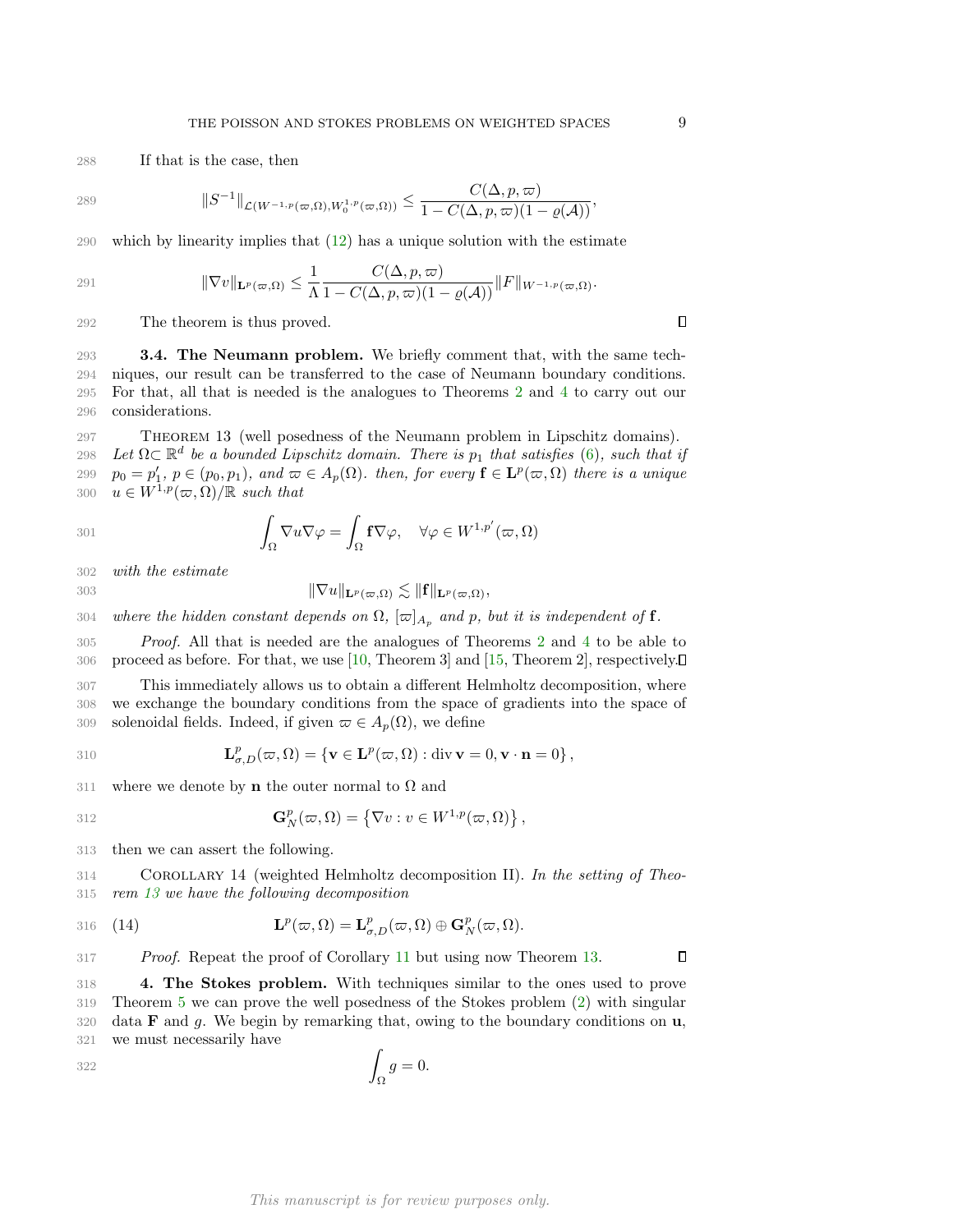323 Thus our notion of weak solution will be the following. For  $p \in (1,\infty)$  and  $\varpi \in A_p(\Omega)$ , 324 given  $\mathbf{F} \in \mathbf{L}^p(\omega,\Omega)$  and  $g \in L^p(\omega,\Omega)/\mathbb{R}$  we seek for a pair  $(\mathbf{u},\pi) \in \mathbf{W}_0^{1,p}(\omega,\Omega) \times$ 325  $\tilde{L}^p(\varpi,\Omega)/\mathbb{R}$  such that for all  $(\varphi,q)\in \mathbf{C}_0^{\infty}(\Omega)\times C_0^{\infty}(\Omega)$  we have

<span id="page-9-0"></span>326 (15) 
$$
\int_{\Omega} (\nabla \mathbf{u} \nabla \boldsymbol{\varphi} - \pi \operatorname{div} \boldsymbol{\varphi}) = \int_{\Omega} \mathbf{F} \nabla \boldsymbol{\varphi}, \quad \int_{\Omega} \operatorname{div} \mathbf{u} q = \int_{\Omega} g q.
$$

 In order to derive the well posedness of the Stokes problem [\(15\)](#page-9-0) with singular data **F** and g we will need two auxiliary results. The first one deals with its well 329 posedness on weighted spaces and  $C<sup>1</sup>$  domains. For a proof of this result we refer the reader to [\[5,](#page-11-17) Lemma 3.2].

<span id="page-9-2"></span>THEOREM 15 (well posedness of Stokes for  $C^1$  domains). Let  $\Omega$  be a bounded  $C^1$ 331 332 domain,  $p \in (1,\infty)$  and  $\omega \in A_p$ . Then, for every  $\mathbf{F} \in \mathbf{L}^p(\omega,\Omega)$  and  $g \in L^p(\omega,\Omega)/\mathbb{R}$ 333 there is a unique  $(\mathbf{u}, \pi) \in \mathbf{W}_0^{1,p}(\omega, \Omega) \times L^p(\omega, \Omega) / \mathbb{R}$  that is a weak solution to [\(15\)](#page-9-0) 334 and, moreover, it satisfies

$$
335 \qquad \|\nabla \mathbf{u}\|_{\mathbf{L}^p(\omega,\Omega)} + \|\pi\|_{L^p(\omega,\Omega)/\mathbb{R}} \lesssim \|\mathbf{F}\|_{\mathbf{L}^p(\omega,\Omega)} + \|g\|_{L^p(\omega,\Omega)},
$$

336 where the hidden constant depends on  $\Omega$ ,  $[\omega]_{A_p}$ , and p, but it is independent of the 337 data  $\bf{F}$  and  $\bf{g}$ .

 The second second result previously mentioned deals with the well posedness of 339 the Stokes problem [\(15\)](#page-9-0) when  $\Omega$  is a Lipschitz domain. As in the case of the Poisson problem it is necessary now to restrict the range of exponents p. However, to our knowledge, the optimal range is not available and we refer the reader to [\[19,](#page-11-18) Theorem 1.1.5] for a proof of the following result and Figure 1 of this reference for a depiction 343 of the allowed range of exponents for  $d = 2$  and  $d = 3$ .

<span id="page-9-1"></span>344 THEOREM 16 (well posedness of Stokes for Lipschitz domains). Let  $\Omega$  be a 345 bounded Lipschitz domain. There exists  $\varepsilon = \varepsilon(d, \Omega) \in (0, 1]$  such that if  $|p - 2| < \varepsilon$ , 346 then for every  $\mathbf{F} \in \mathbf{L}^p(\Omega)$  and  $g \in L^p(\Omega)/\mathbb{R}$  there is a unique  $(\mathbf{u}, \pi) \in \mathbf{W}_0^{1,p}(\Omega) \times$ 347  $L^p(\Omega)/\mathbb{R}$  that is a weak solution to [\(15\)](#page-9-0). In addition, this solution satisfies

348 
$$
\|\nabla \mathbf{u}\|_{\mathbf{L}^p(\Omega)} + \|\pi\|_{L^p(\Omega)/\mathbb{R}} \lesssim \|\mathbf{F}\|_{\mathbf{L}^p(\Omega)} + \|g\|_{L^p(\Omega)},
$$

349 where the hidden constant depends on  $\Omega$ , and p, but it is independent of the data **F** 350 and  $q$ .

351 The well posedness for the Stokes problem is then as follows.

352 THEOREM 17 (Stokes problem). Let  $\Omega$  be a bounded Lipschitz domain, let  $\varepsilon$  be as 353 in Theorem [16,](#page-9-1)  $p \in [2, 2 + \varepsilon)$ , and  $\omega \in A_p(\Omega)$ . If  $\mathbf{F} \in \mathbf{L}^p(\omega, \Omega)$  and  $g \in L^p(\omega, \Omega)/\mathbb{R}$ , 354 then there is a unique weak solution  $(\mathbf{u}, \pi) \in \mathbf{W}_0^{1,p}(\varpi, \Omega) \times L^p(\varpi, \Omega) / \mathbb{R}$  of [\(15\)](#page-9-0) which 355 satisfies

<span id="page-9-4"></span>356 (16) 
$$
\|\nabla \mathbf{u}\|_{\mathbf{L}^p(\varpi,\Omega)} + \|\pi\|_{L^p(\varpi,\Omega)/\mathbb{R}} \lesssim \|\mathbf{F}\|_{\mathbf{L}^p(\varpi,\Omega)} + \|g\|_{L^p(\varpi,\Omega)},
$$

357 where the hidden constant is independent of the data  $\bf{F}$  and q.

- 358 Proof. The proof will follow the same steps as the case of the Poisson problem:
- 359 Gårding inequality: We prove that if  $(\mathbf{u}, \pi) \in \mathbf{W}_0^{1,p}(\varpi, \Omega) \times L^p(\varpi, \Omega) / \mathbb{R}$  solves [\(15\)](#page-9-0), 360 then we have 361

<span id="page-9-3"></span>362 (17) 
$$
\|\nabla \mathbf{u}\|_{\mathbf{L}^p(\varpi,\Omega)} + \|\pi\|_{L^p(\varpi,\Omega)} \lesssim \|\mathbf{F}\|_{\mathbf{L}^p(\varpi,\Omega)} + \|g\|_{L^p(\varpi,\Omega)} + \|g\|_{L^p(\varpi,\Omega)} + \|\pi\|_{W^{-1,p}(\varpi,\Omega_i)} + \|\pi\|_{W^{-1,p}(\mathcal{G})}.
$$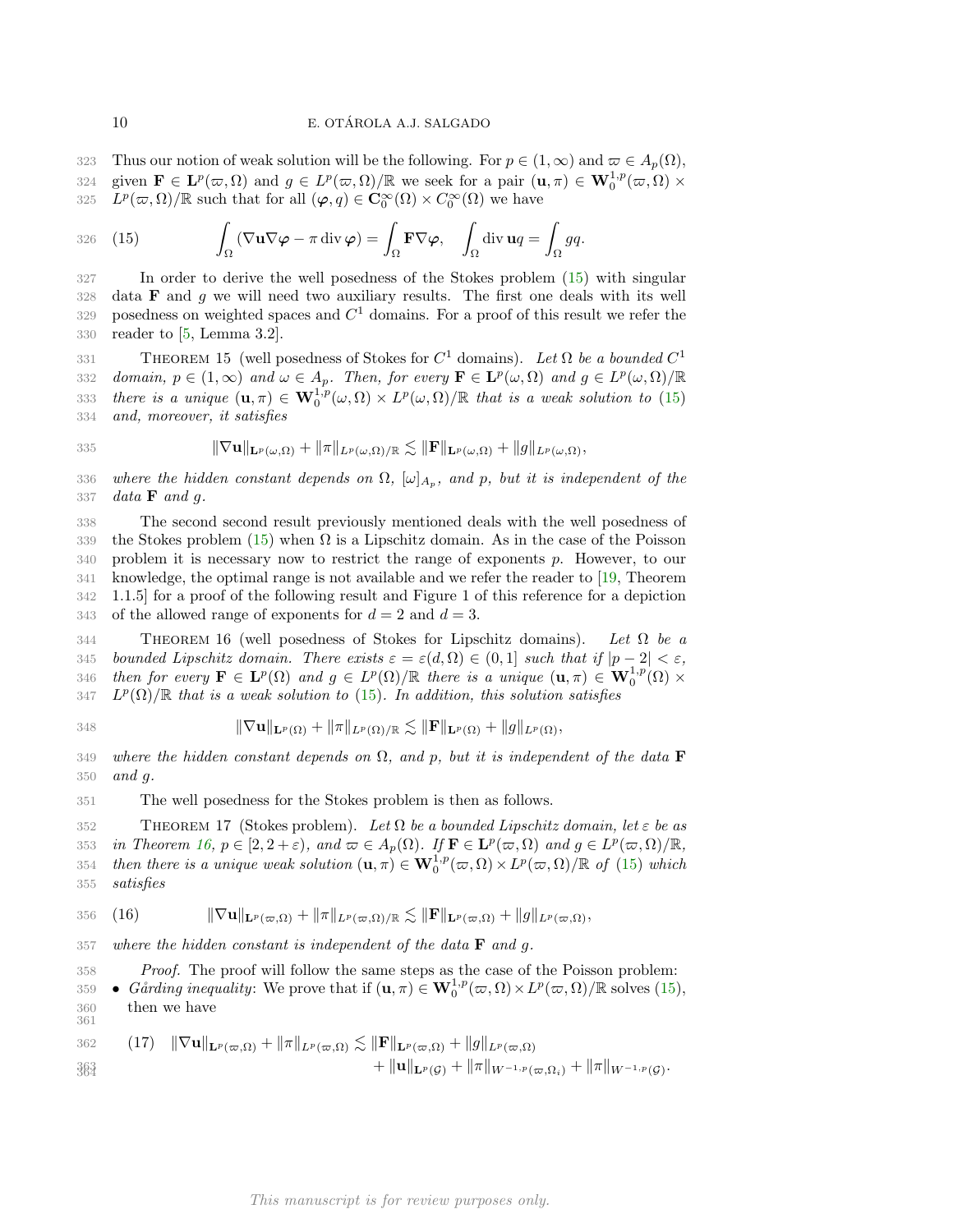365 Indeed, by using the cutoff function  $\psi_i$  and defining  $\mathbf{u}_i := \mathbf{u}\psi_i$  and  $\pi_i := \pi\psi_i$ , we 366 observe that  $(\mathbf{u}_i, \pi_i) \in \mathbf{W}_0^{1,p}(\varpi, \Omega_i) \times L^p(\varpi, \Omega_i)$  solve [\(15\)](#page-9-0) with

367  
\n
$$
\int_{\Omega_i} \mathbf{F}_i \nabla \varphi = \int_{\Omega} \mathbf{F} \nabla (\varphi \psi_i) + \int_{\mathcal{G}} \mathbf{u} \otimes \nabla \psi_i \nabla \varphi + \int_{\mathcal{G}} \mathbf{u} \operatorname{div} (\nabla \psi_i \otimes \varphi) + \int_{\mathcal{G}} \pi \varphi \nabla \psi_i,
$$
\n368  
\n
$$
\int_{\Omega_i} g_i q = \int_{\Omega} g \psi_i q + \int_{\mathcal{G}} \mathbf{u} \nabla \psi_i q,
$$

370 where  $\varphi \in \mathbb{C}_0^{\infty}(\Omega_i)$  and  $q \in C_0^{\infty}(\Omega_i)$ . Consequently, the estimates of Theorem [15](#page-9-2) 371 yield that

372 
$$
\|\nabla \mathbf{u}_i\|_{\mathbf{L}^p(\varpi,\Omega_i)} + \|\pi_i\|_{L^p(\varpi,\Omega_i)} \lesssim \|\mathbf{F}_i\|_{\mathbf{L}^p(\varpi,\Omega_i)} + \|g_i\|_{L^p(\varpi,\Omega_i)}
$$

373 with

$$
374 \qquad \|g_i\|_{L^p(\varpi,\Omega_i)} = \sup_{0 \neq q \in C_0^{\infty}(\Omega_i)} \frac{\int_{\Omega_i} g_i q}{\|q\|_{L^{p'}(\varpi',\Omega_i)}} \lesssim \|g\|_{L^p(\varpi,\Omega)} + \|u\|_{\mathbf{L}^p(\mathcal{G})}
$$

375 and

376 
$$
\|\mathbf{F}_{i}\|_{\mathbf{L}^{p}(\varpi,\Omega_{i})} \lesssim \|\mathbf{F}\|_{\mathbf{L}^{p}(\varpi,\Omega)} + \|\mathbf{u}\|_{\mathbf{L}^{p}(\mathcal{G})} + \sup_{0 \neq \varphi \in \mathbf{C}_{0}^{\infty}(\Omega_{i})} \frac{\int_{\mathcal{G}} \pi \varphi \nabla \psi_{i}}{\|\nabla \varphi\|_{\mathbf{L}^{p'}(\varpi',\Omega_{i})}}
$$

$$
\lesssim \|\mathbf{F}\|_{\mathbf{L}^p(\varpi,\Omega)} + \|\mathbf{u}\|_{\mathbf{L}^p(\mathcal{G})} + \|\pi\|_{W^{-1,p}(\varpi,\Omega_i)}.
$$

379 We now use the cutoff function  $\psi_{\partial}$  to define the functions  $\mathbf{u}_{\partial} = \mathbf{u}\psi_{\partial} \in \mathbf{W}^{1,p}(\mathcal{G})$ 380 and  $\pi_{\partial} = \pi \psi_{\partial} \in L^p(G)$ . A similar calculation, together with Theorem [16](#page-9-1) gives then 381 the desired bound for  $(\mathbf{u}_{\partial}, \pi_{\partial})$  and, thus, [\(17\)](#page-9-3).

- 382 Uniqueness: We now prove that  $\mathbf{F} = \mathbf{0}$  and  $g = 0$  imply  $\mathbf{u} = \mathbf{0}$  and  $\pi = 0$ . 383 The argument is similar to Lemma [7.](#page-3-3) We first observe that, by [\[11,](#page-11-19) Theorem 384 IV.4.2 we have  $(\mathbf{u}_i, \pi_i) \in \mathbf{W}^{2,r}(\Omega_i) \times W^{1,r}(\Omega_i) \hookrightarrow \mathbf{W}^{1,2}(\Omega_i) \times L^2(\Omega_i)$ . In addition 385  $(\mathbf{u}_{\partial}, \pi_{\partial}) \in \mathbf{W}^{1, p}(\varpi, \mathcal{G}) \times L^p(\varpi, \mathcal{G}) \hookrightarrow \mathbf{W}^{1, 2}(\mathcal{G}) \times L^2(\mathcal{G}).$
- 386 A priori estimate [\(16\)](#page-9-4): This is, once again, proved by contradiction. We assume 387 [\(16\)](#page-9-4) is false so that exist sequences

388 
$$
(\mathbf{u}_k, \pi_k) \in \mathbf{W}_0^{1,p}(\varpi, \Omega) \times L^p(\varpi, \Omega)/\mathbb{R}, \qquad (\mathbf{F}_k, g_k) \in \mathbf{L}^p(\varpi, \Omega) \times L^p(\varpi, \Omega)/\mathbb{R}
$$

such that  $\|\nabla \mathbf{u}_k\|_{\mathbf{L}^p(\varpi,\Omega)}+\|\pi_k\|_{L^p(\varpi,\Omega)} = 1$  but that  $\|\mathbf{F}_k\|_{L^p(\varpi,\Omega)}+\|g_k\|_{L^p(\varpi,\Omega)} \to 0.$ 390 Extracting weakly convergent subsequences and using uniqueness we conclude that 391 the limits must be  $u = 0$  and  $\pi = 0$ . However, by compactness and [\(17\)](#page-9-3)

392 
$$
1 = \|\nabla \mathbf{u}_k\|_{\mathbf{L}^p(\varpi,\Omega)} + \|\pi_k\|_{L^p(\varpi,\Omega)}
$$
  
\n393 
$$
\lesssim \|\mathbf{F}_k\|_{\mathbf{L}^p(\varpi,\Omega)} + \|g_k\|_{L^p(\varpi,\Omega)} + \|\mathbf{u}_k\|_{\mathbf{L}^p(\mathcal{G})} + \|\pi_k\|_{W^{-1,p}(\varpi,\Omega_i)} + \|\pi_k\|_{W^{-1,p}(\mathcal{G})}
$$
  
\n394 
$$
\to 0, \quad k \uparrow \infty,
$$

- 396 which is a contradiction.
- 397 Existence: Finally, we construct a solution by approximation. For that, it suffices 398 to invoke the interior regularity of [\[11,](#page-11-19) Theorem IV.4.2].
- 399 This concludes the proof.

 $\Box$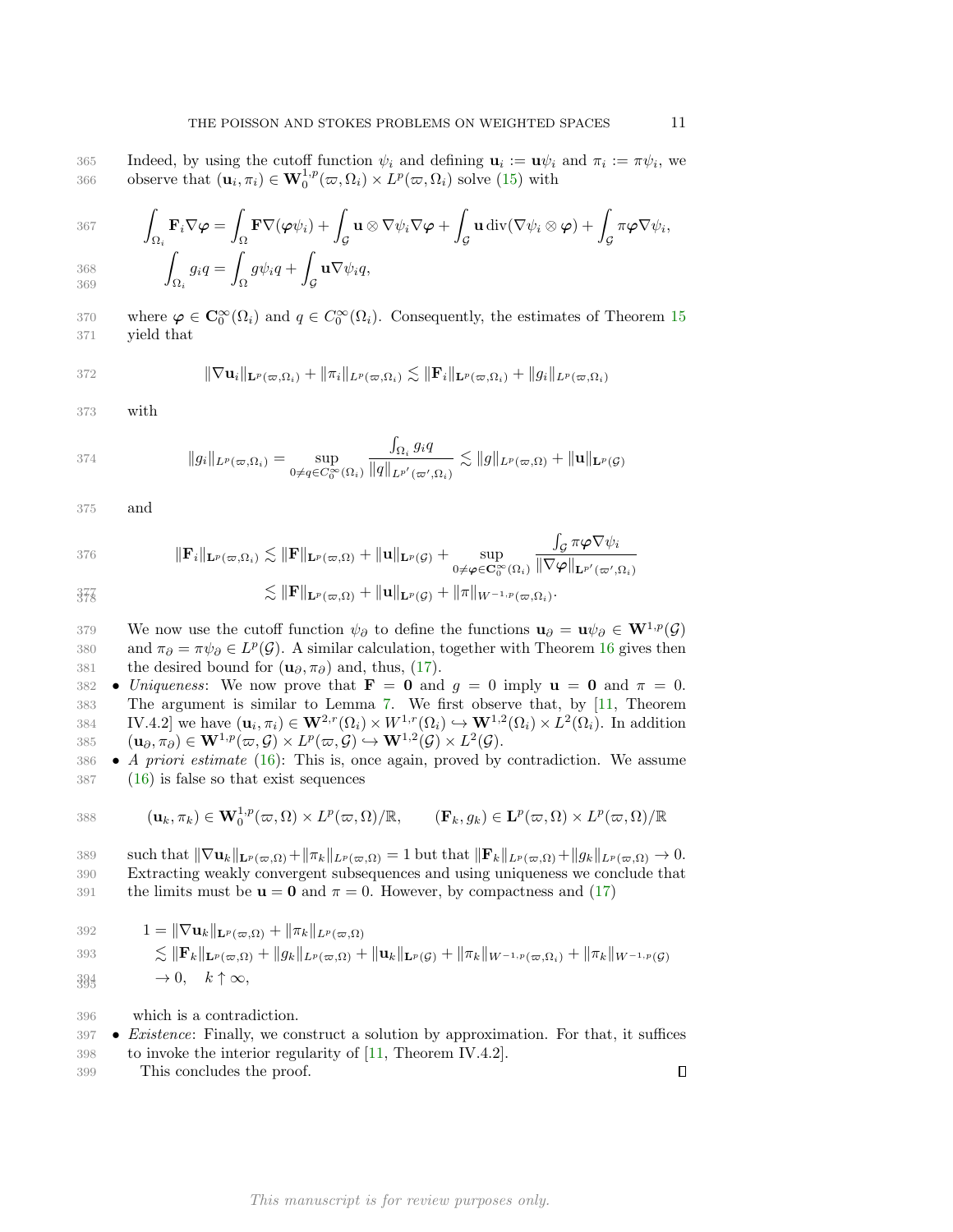**Acknowledgements.** AJS would like to thank his colleague Tadele Mengesha for fruitful discussions. The authors would like to thank the anonymous reviewer for carefully reading the manuscript and providing insightful suggestions.

## REFERENCES

- <span id="page-11-14"></span> [1] J. P. Agnelli, E. M. Garau, and P. Morin, A posteriori error estimates for elliptic problems with Dirac measure terms in weighted spaces, ESAIM Math. Model. Numer. Anal., 48 406 (2014), pp. 1557–1581, [http://dx.doi.org/10.1051/m2an/2014010.](http://dx.doi.org/10.1051/m2an/2014010)
- <span id="page-11-5"></span>407 [2] H. AIMAR, M. CARENA, R. DURÁN, AND M. TOSCHI, Powers of distances to lower dimensional sets as Muckenhoupt weights, Acta Math. Hungar., 143 (2014), pp. 119–137, [http://dx.](http://dx.doi.org/10.1007/s10474-014-0389-1) [doi.org/10.1007/s10474-014-0389-1.](http://dx.doi.org/10.1007/s10474-014-0389-1)
- <span id="page-11-16"></span>410 [3] A. BONITO, R. A. DEVORE, AND R. H. NOCHETTO, Adaptive finite element methods for elliptic problems with discontinuous coefficients, SIAM J. Numer. Anal., 51 (2013), pp. 3106–3134, [http://dx.doi.org/10.1137/130905757.](http://dx.doi.org/10.1137/130905757)
- <span id="page-11-7"></span>413 [4] M. BULÍ ČEK, L. DIENING, AND S. SCHWARZACHER, *Existence, uniqueness and optimal regularity*<br>414 cresults for very weak solutions to nonlinear elliptic systems, Anal. PDE, 9 (2016), pp. 1115– results for very weak solutions to nonlinear elliptic systems, Anal. PDE, 9 (2016), pp. 1115– 1151, [https://doi.org/10.2140/apde.2016.9.1115.](https://doi.org/10.2140/apde.2016.9.1115)
- <span id="page-11-17"></span>416 [5] M. BULÍČEK, J. BURCZAK, AND S. SCHWARZACHER, A unified theory for some non-Newtonian fluids under singular forcing, SIAM J. Math. Anal., 48 (2016), pp. 4241–4267, [https:](https://doi.org/10.1137/16M1073881) [//doi.org/10.1137/16M1073881.](https://doi.org/10.1137/16M1073881)
- <span id="page-11-2"></span> [6] C. D'Angelo, Finite element approximation of elliptic problems with Dirac measure terms in weighted spaces: applications to one- and three-dimensional coupled problems, SIAM J. Numer. Anal., 50 (2012), pp. 194–215, [https://doi.org/10.1137/100813853.](https://doi.org/10.1137/100813853)
- <span id="page-11-1"></span> [7] J. Duoandikoetxea, Fourier analysis, vol. 29 of Graduate Studies in Mathematics, American Mathematical Society, Providence, RI, 2001. Translated and revised from the 1995 Spanish original by David Cruz-Uribe.
- <span id="page-11-3"></span>425 [8] R. DURÁN AND I. OJEA, A weighted setting for the Poisson problem with singular sources. In preparation.
- <span id="page-11-6"></span> [9] R. FARWIG AND H. SOHR, Weighted  $L<sup>q</sup>$ -theory for the Stokes resolvent in exterior domains, J. Math. Soc. Japan, 49 (1997), pp. 251–288, [https://doi.org/10.2969/jmsj/04920251.](https://doi.org/10.2969/jmsj/04920251)
- <span id="page-11-8"></span> $[10]$  A. FRÖHLICH, The Helmholtz decomposition of weighted  $L<sup>q</sup>$ -spaces for Muckenhoupt weights, Ann. Univ. Ferrara Sez. VII (N.S.), 46 (2000), pp. 11–19. Navier-Stokes equations and related nonlinear problems (Ferrara, 1999).
- <span id="page-11-19"></span>432 [11] G. P. GALDI, An introduction to the mathematical theory of the Navier-Stokes equations, Springer Monographs in Mathematics, Springer, New York, second ed., 2011, [https://doi.](https://doi.org/10.1007/978-0-387-09620-9) [org/10.1007/978-0-387-09620-9.](https://doi.org/10.1007/978-0-387-09620-9) Steady-state problems.
- <span id="page-11-11"></span>435 [12] D. GILBARG AND N. S. TRUDINGER, Elliptic partial differential equations of second order, vol. 224 of Grundlehren der Mathematischen Wissenschaften [Fundamental Principles of Mathematical Sciences], Springer-Verlag, Berlin, second ed., 1983, [https://doi.org/10.](https://doi.org/10.1007/978-3-642-61798-0) [1007/978-3-642-61798-0.](https://doi.org/10.1007/978-3-642-61798-0)
- <span id="page-11-4"></span> [13] V. Gol'dshtein and A. Ukhlov, Weighted Sobolev spaces and embedding theorems, Trans. Amer. Math. Soc., 361 (2009), pp. 3829–3850, [http://dx.doi.org/10.1090/](http://dx.doi.org/10.1090/S0002-9947-09-04615-7) [S0002-9947-09-04615-7.](http://dx.doi.org/10.1090/S0002-9947-09-04615-7)
- <span id="page-11-12"></span> [14] Q. Han and F. Lin, Elliptic partial differential equations, vol. 1 of Courant Lecture Notes in Mathematics, Courant Institute of Mathematical Sciences, New York; American Mathe-matical Society, Providence, RI, second ed., 2011.
- <span id="page-11-9"></span> [15] D. Jerison and C. E. Kenig, The functional calculus for the Laplacian on Lipschitz domains, 446 in Journées "Équations aux Dérivées Partielles" (Saint Jean de Monts, 1989), École Poly-tech., Palaiseau, 1989, pp. Exp. No. IV, 10.
- <span id="page-11-10"></span> [16] D. Jerison and C. E. Kenig, The inhomogeneous Dirichlet problem in Lipschitz domains, J. Funct. Anal., 130 (1995), pp. 161–219, [https://doi.org/10.1006/jfan.1995.1067.](https://doi.org/10.1006/jfan.1995.1067)
- <span id="page-11-13"></span> [17] V. A. Kozlov, V. G. Maz'ya, and J. Rossmann, Elliptic boundary value problems in domains with point singularities, American Mathematical Society, Providence, Rhode Island, USA, 1997.
- <span id="page-11-15"></span> $[18]$  N. G. MEYERS, An L<sup>p</sup> e-estimate for the gradient of solutions of second order elliptic divergence equations, Ann. Scuola Norm. Sup. Pisa (3), 17 (1963), pp. 189–206.
- <span id="page-11-18"></span> [19] M. Mitrea and M. Wright, Boundary value problems for the Stokes system in arbitrary 456 Lipschitz domains, Astérisque, (2012), pp. viii+241.
- <span id="page-11-0"></span> [20] B. Muckenhoupt, Weighted norm inequalities for the Hardy maximal function, Trans. Amer. Math. Soc., 165 (1972), pp. 207–226, [https://doi.org/10.2307/1995882.](https://doi.org/10.2307/1995882)